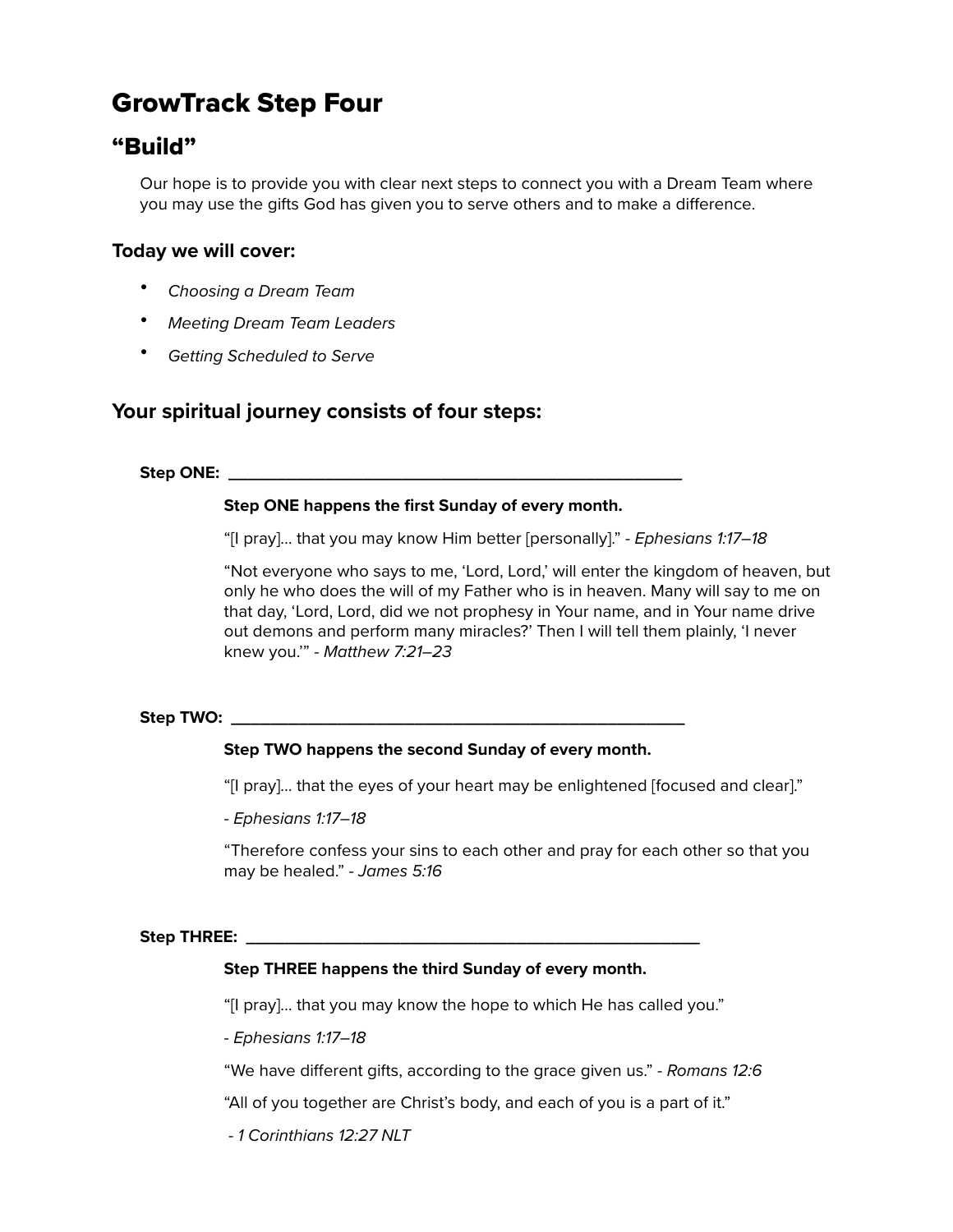#### **Step FOUR happens the fourth Sunday of every month.**

"[I pray]… that you may grasp the immensity of this glorious way of life He has for His followers [in His Holy people]." - *Ephesians 1:17–18*

"This is to my Father's glory, that you bear much fruit, showing yourselves to be my disciples. I have told you this so that my joy may be in you and that your joy may be complete." - *John 15:8, 11*

"God has given gifts to each of you from His great variety of spiritual gifts. Use them well to serve one another." - *1 Peter 4:10 NLT*

# Step FOUR - Build

As a follower of Jesus, I make a difference when I:

| 1. |                                                                                                                                                              |  |
|----|--------------------------------------------------------------------------------------------------------------------------------------------------------------|--|
|    | People matter to God, so they matter to us.                                                                                                                  |  |
|    | "Welcome one another as Christ has welcomed you, for the glory of God."<br>- Romans 15:7 ESV                                                                 |  |
|    |                                                                                                                                                              |  |
|    | Real life change happens, and leaders are developed, when we take a step toward<br>intentional relationships.                                                |  |
|    | "I always pray with joy because of your partnership in the gospel from the first day until<br>now." - Phillipians 1:4-5                                      |  |
|    |                                                                                                                                                              |  |
|    | We are a people of purpose, working together on purpose.                                                                                                     |  |
|    | "He is the one we proclaim, admonishing and teaching everyone with all wisdom, so that<br>we may present everyone fully mature in Christ." - Colossians 1:28 |  |
| 4. |                                                                                                                                                              |  |
|    | There is nothing more powerful than a life changed by Christ.                                                                                                |  |
|    | "In the same way, I tell you, there is rejoicing in the presence of the angels of God over                                                                   |  |

one sinner who repents." - *Luke 15:10*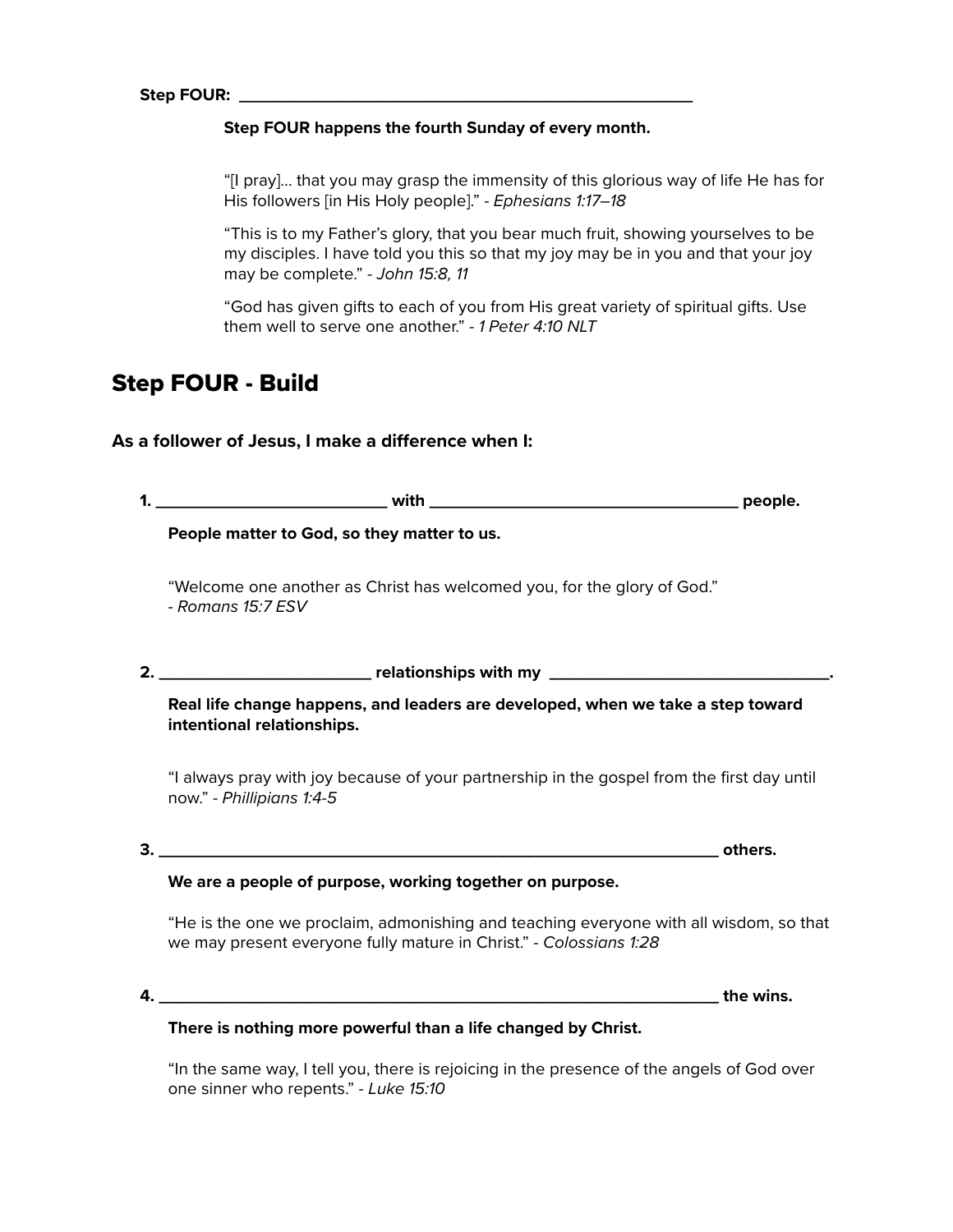# **TO BEGIN SERVING COMPLETE THE FOLLOWING:**

### **1. Orientation**

Attend an orientation session in the ministry area of your choice to learn how to get involved.

### **2. Application**

Complete the Dream Team application and submit it to a Dream Team leader during your orientation session.

#### **3. Conversation**

Participate in a one-on-one conversation with one of our team members at your orientation session to make a personal connection to the team.

#### **4. Serve**

Start serving, being trained, and equipped to fulfill your purpose on the Dream Team!

#### **Our desire is for everyone to grow.**

#### **Attend One**

Attend at least one weekend worship service each week.

#### **Join One**

Join a small group or class to grow in Christ together.

#### **Serve One**

Serve as a volunteer in at least one weekly ministry.

# **DREAM TEAM COMMITMENT**

#### **1. Commitment for all Dream Team Members**

"The same goes for those who want to be servants in the church: serious, not deceitful, not too free with the bottle, not in it for what they can get out of it. They must be reverent before the mystery of the faith, not using their position to try to run things. Let them prove themselves first, If they show they can do it, take them on. No exceptions are to be made for women-same qualifications: serious, dependable, not sharp-tonged, not overly fond of wine. Servants in the church are to be committed to their spouses, attentive to their own children, and diligent in looking after their own affairs. Those who do this servant work will come to be highly respected, a real credit to this Jesus-faith."

#### - *1 Timothy 3:8-13 The Message*

#### **A Dream Team Member:**

• Daily cultivates an intimate relationship with God through prayer, Bible study, and a lifestyle of worship.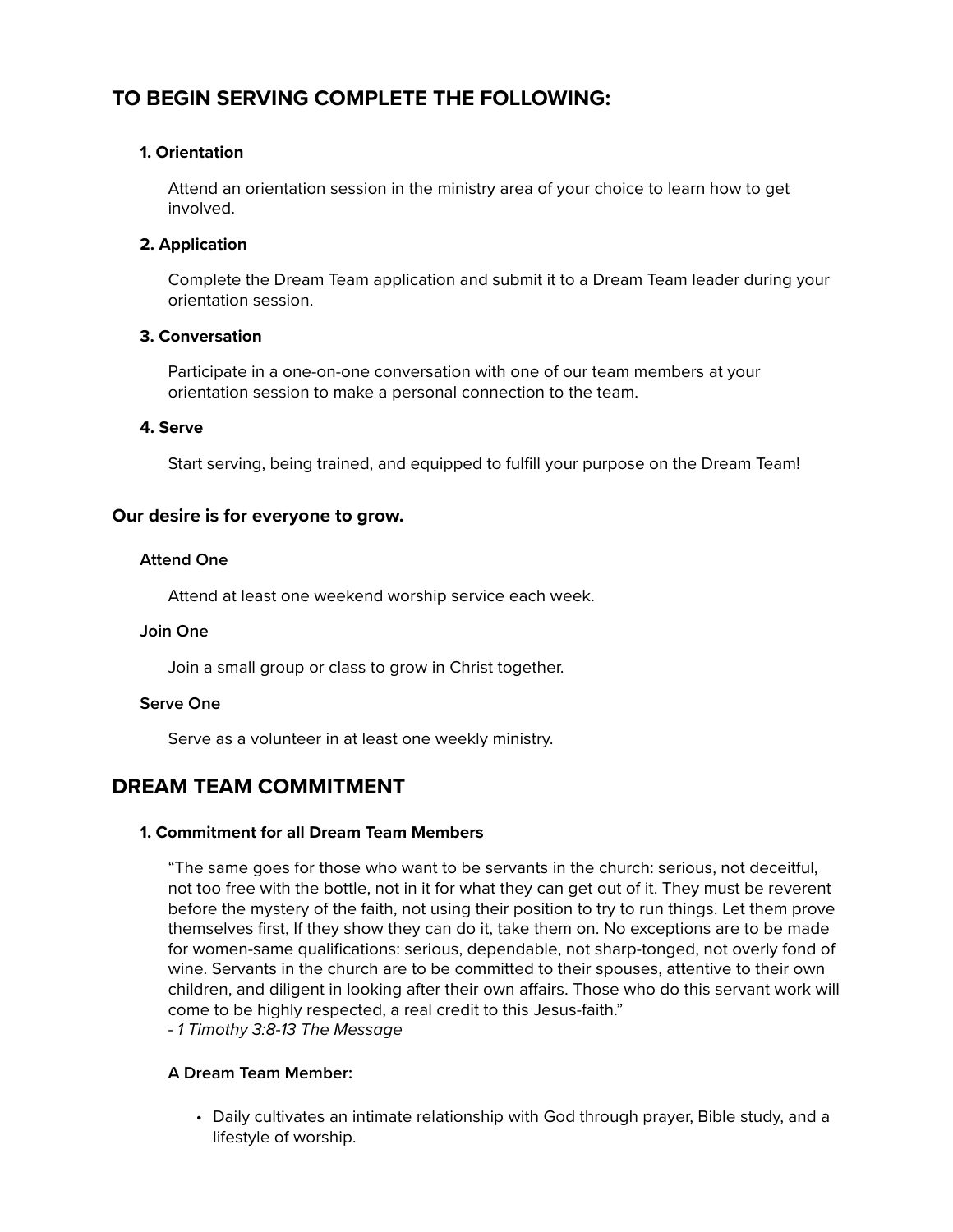- Faithfully attends Sunday and Wednesday night services
- Supports all ministries of the church in word, attitude, and in regular prayer
- Tithes regularly to Victory Church
- Has a genuine desire to serve and minister to other people
- Leads, motivates, and teaches other people
- Creates positive group dynamics and resolves conflict within the group

#### **2. Leadership Covenant Honor Code**

As an essential part of the Victory Church Leadership family, you have a responsibility to develop and exhibit mature Christian behavior. This should be the basic premise of your desire to participate in a servant-leader position here at Victory Church.

While serving the Body of Christ as a servant-leader at Victory Church, you should strive to demonstrate Biblical standards in all situations.

As Christians, the way we present ourselves to others is of vital importance to the way others perceive Christ. Our conduct should never be contrary to the Gospel, but should exemplify the best qualities of a mature believer and servant-leader.

Exemplifying this commitment, Victory Church leaders are to maintain a disciplined life of Bible reading, prayer, and fasting. You must also refrain from such things as:

- Profanity
- Smoking or chewing tobacco
- Gambling
- Indulging in wine or other alcoholic beverages
- Dishonest gain
- Social Media/Internet impropriety
- Illegal drugs
- Pornography
- Sexual immorality
- All behaviors which might cause the Holy Spirit to grieve and others to stumble

By providing an example in speech and action, we encourage others to grow in Christ and become servant-leaders themselves. This is a way of life measured by the heart and commitment of each leader in the Victory Church family. We should regard it as an essential part of our development, not as an imposition or restriction.

#### **3. Abuse Policy Acknowledgement**

I understand that Victory Church is a safe place for children, and vulnerable adults, and that Victory Church complies with all Federal and State laws regarding reporting suspected child abuse. As a member of the Dream Team, I understand that suspected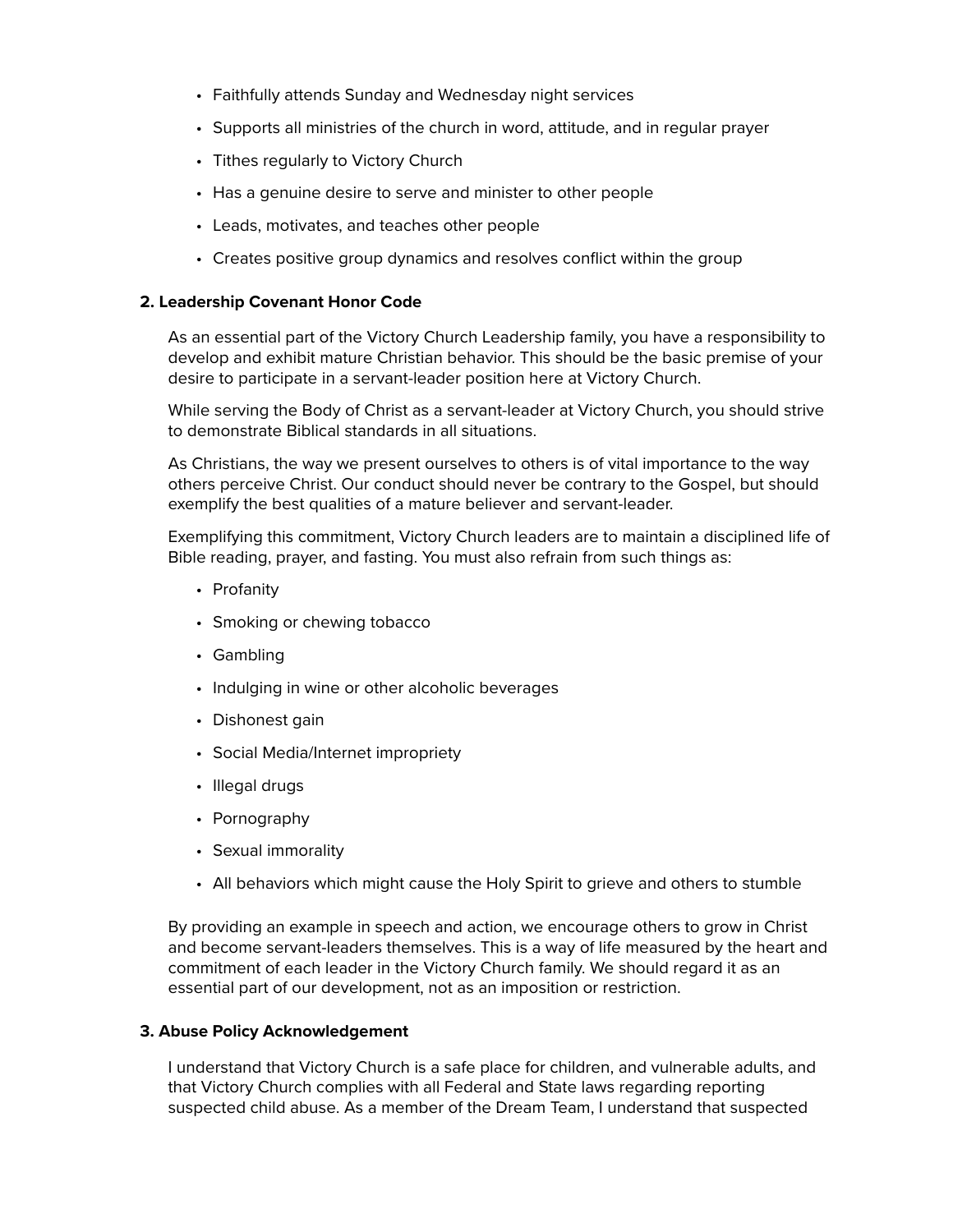abuse is to be reported to the staff member who oversees the area in which I serve. I also understand the four types of abuse defined below:

- Physical: a physical act directed at a child, or vulnerable adult, that causes injury.
- Sexual: contact or interactions between a child and an adult, or another child, when the child is being used for sexual stimulation of the perpetrator or another person. This includes exploitation through photographs, videos or other communication methods.
- Emotional: acts or omissions by the parent, or other caregivers, that have caused, or could cause, serious behavioral, cognitive, emotional or mental disorders.
- Neglect: failure to provide for the child, or vulnerable adult's, basic needs. This includes adequate adult supervision, medical attention, housing, food and clothing. Most cases of physical neglect involve inadequate adult supervision that has caused harm to the child, or vulnerable adult, or placed them in danger of such harm.

I understand it is not my responsibility to investigate, and in no instance will I confront a parent or caregiver, if abuse is suspected. As a member of the Dream Team, I agree to comply with this policy and report any suspected abuse to the staff person who oversees the area in which I serve.

# **DREAM TEAM SCHEDULES**

Now that you have learned about the Dream Team options that best fit your personality and spiritual gifts, we want to help you find a team that works well in your life. Whether you live with a structured or flexible schedule, we want you to connect to the right team so you may start serving others and living your purpose.

#### **Teams with regular Sunday/Wednesday Schedule:**

#### **Discipleship Team**

#### **PRAYER TEAM**

This team utilizes their gifts to serve the church by praying for people coming forward and with those receiving Christ as Savior at the end of each service. *Serves weekly.*

#### **SMALL GROUP LEADERS**

This team is made up of people who lead Small Groups, offering a place for people to find meaningful community. *Serves weekly during small group season. Background check.* 

#### **VICTORY LIFE LEADERS - North Campus Only**

This team is made up of people who teach, or facilitate, weekly Bible classes or support groups. *Serves weekly.*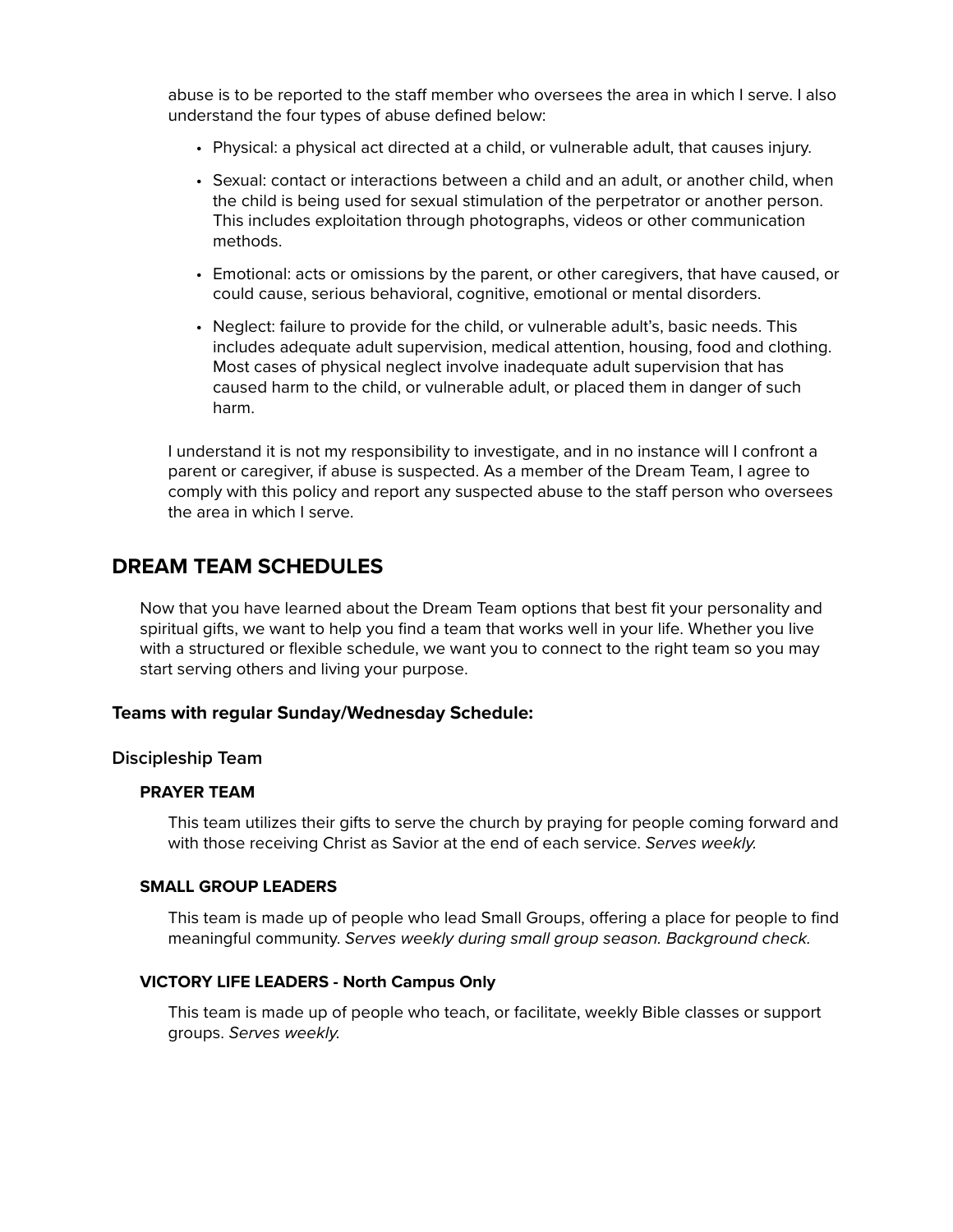#### **Guest Service Teams**

# **CAFÉ TEAM**

This team serves in fostering an excellent hospitality experience at the Victory Café. *Serves monthly.*

#### **FIRST RESPONDER TEAM**

This team serves to provide a safe and secure environment and basic medical attention in the event of an accident or emergency for those attending Victory Church. *Serves as needed. Medical Certification.* 

#### **GREETER/HOST TEAM**

This team helps to ensure a friendly environment by warmly welcoming people in various areas of the building. *Serves weekly or biweekly.* 

#### **GROW TRACK TEAM**

This team hosts Grow Track attendees and provides assistance throughout the four steps of GrowTrack. *Serves weekly or monthly.* 

#### **INFORMATION TEAM**

This team ensures that everyone who attends Victory Church has their questions answered, is provided helpful information about weekly services and upcoming events, and gets connected to what is happening in the church. *Serves monthly.* 

#### **PARKING TEAM - North Campus Only**

This team provides the first impression for guests of Victory as they navigate the parking lot. *Serves monthly.* 

#### **USHER TEAM**

This team greets guests in the sanctuary, assists people to their seats, facilitates the offering, and helps maintain a distraction-free service environment. *Serves weekly.* 

#### **WELCOME CENTER/GUEST CENTRAL TEAM**

This team hosts our First Time Guest reception after each morning service and welcomes them to the Victory family. *Serves monthly.* 

#### **Victory Kids Teams**

#### **GIRLS MINISTRIES**

This team teaches girls K-12th grade Biblical truths that will help them learn to make Godpleasing decisions through weekly meetings, yearly camping trips, sleepovers, ceremonies, and much more. *Serves weekly. Background check.*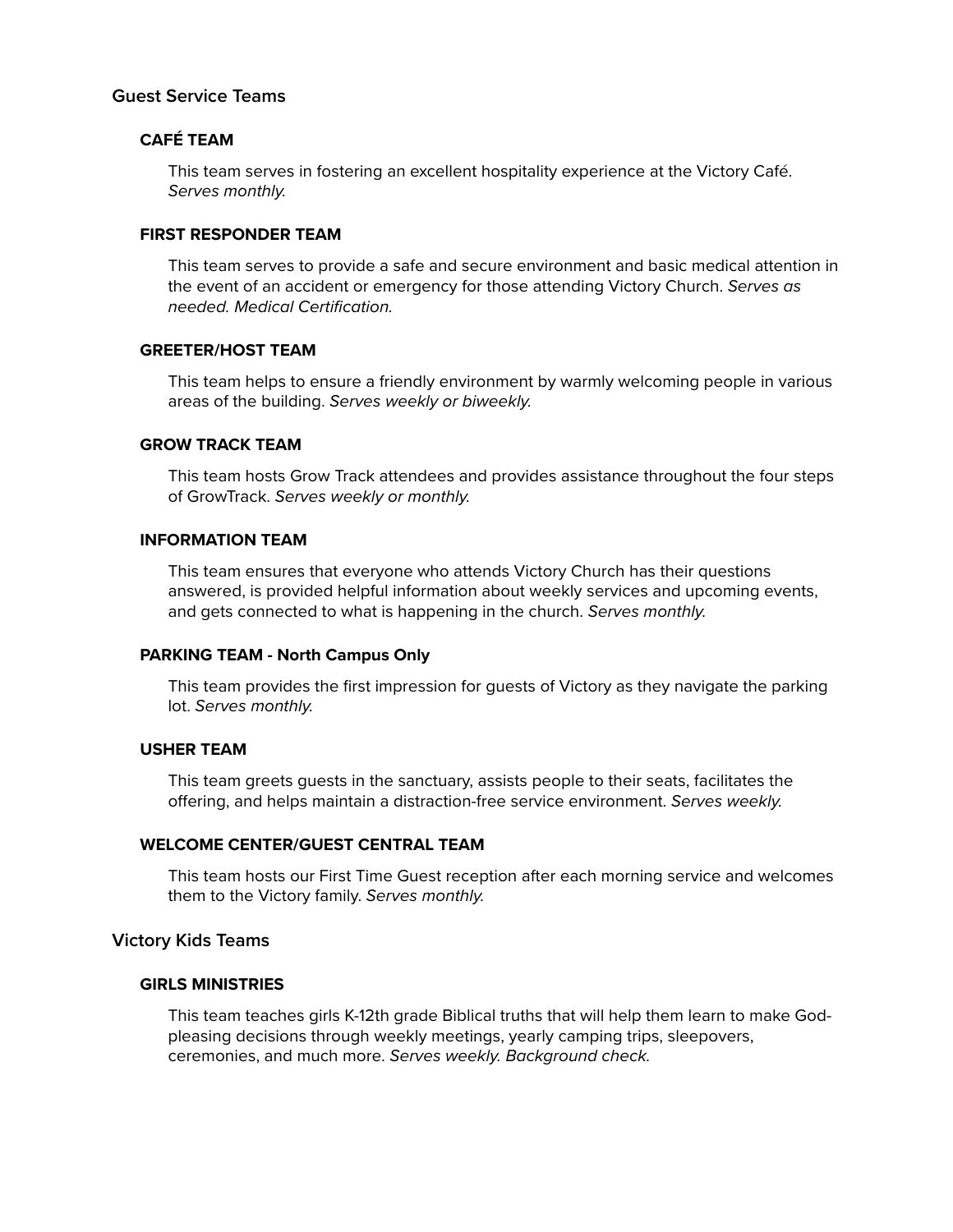#### **ROYAL RANGERS**

This team is a mentoring program for young men K-12th grade. We provide Christ-like character formation and servant leadership development in a highly relational and fun environment. *Serves weekly. Background check.*

#### **VICTORY KIDS TEAM**

This team creates a fun-filled environment where kids K – 5th grade can grow in their knowledge about God. This Dream Team intentionally invests in the lives of children through teaching, worship, skits, greeting, games, and more! *Serves once a month. Background check.*

#### **VICTORY KIDS JR TEAM**

This team leads infant – pre-K children into relationship with Jesus through Bible teaching, worship, prayer, fun-filled activities, and personal interactions. *Serves once a month. Background check.* 

### **Student Church**

#### **STUDENT CHURCH TEAM**

This team pours into the next generation of middle school and high school students through fun and exciting worship experiences, Small Groups, mission trips and lifechanging retreats. *Serves 1-2 times a month. Background check.* 

#### **Worship, Production & Creative Teams**

#### **VICTORY WORSHIP TEAM**

This team prepares the way for our guests to encounter the presence of God through vocals, and instruments. *Serves 2-3 times a month.*

#### **VICTORY MUSIC TEAM - North Campus Only**

This team ministers through the choir and orchestra during our weekly worship experience, concerts, and seasonal events. *Serves weekly.*

#### **TECH/PRODUCTION TEAM**

This team uses creativity and technology to ensure that guests are able to effectively participate in the worship experience. *Serves 2-3 times per month.*

#### **CREATIVE TEAM**

This team assists with producing creative content and set design to help communicate the heart and vision of Victory Church. *Serves as needed.*